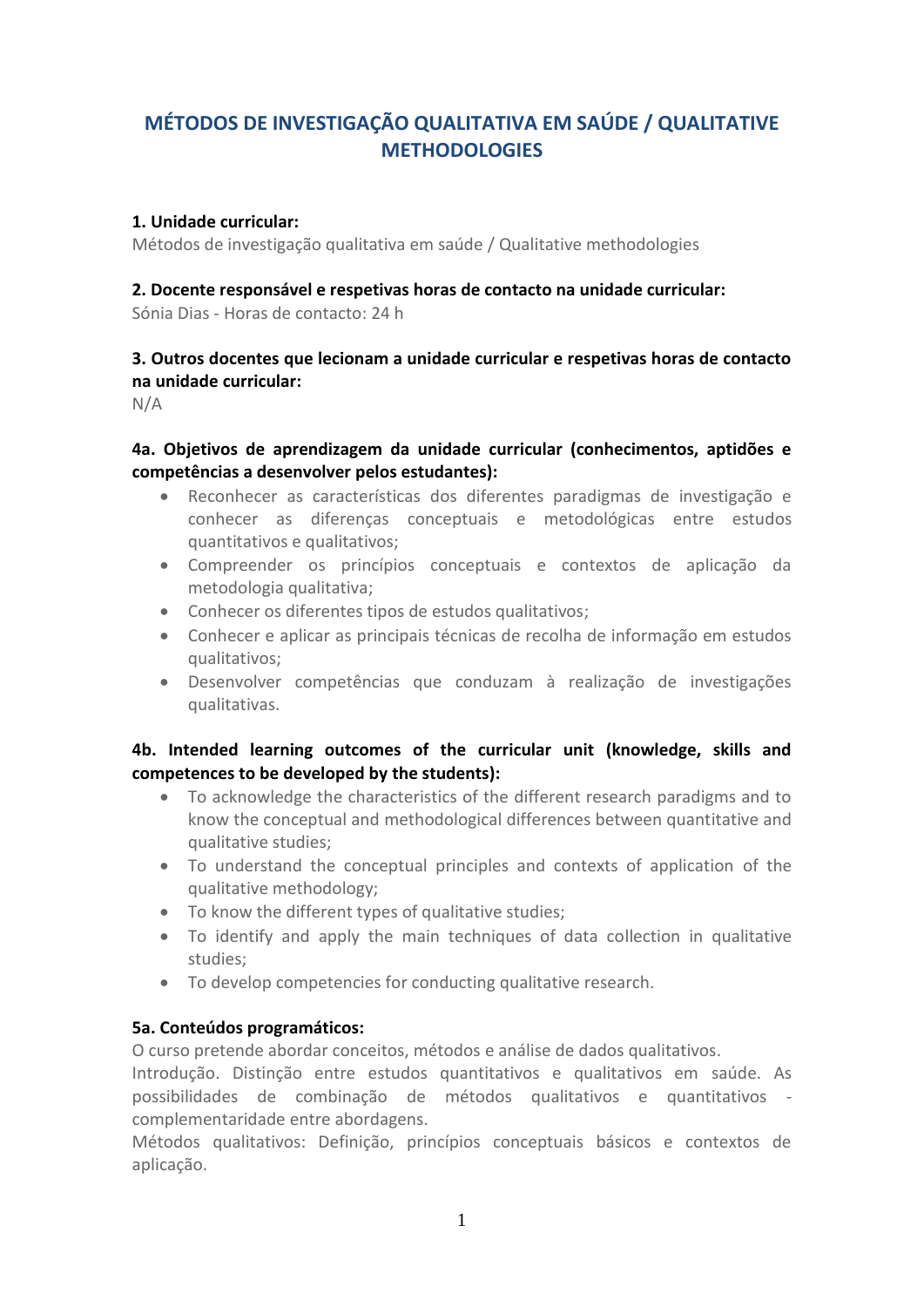Orientações teóricas na investigação qualitativa: diferentes tipos de estudos. Ética e a investigação qualitativa.

Desenho de um estudo qualitativo: fases de um protocolo de investigação.

Técnicas de recolha de dados: Entrevistas; grupos focais; observação; análise documental. Exemplos.

Planeamento e organização da recolha de dados. Papel do entrevistador/moderador. Exercícios práticos.

Tratamento e análise de dados. Análise de conteúdo. Exemplos. Exercícios.

Apresentação e discussão de resultados.

Redação de uma investigação qualitativa.

## **5b. Syllabus:**

The course intends to explore concepts, methods and analysis of qualitative data.

Introduction. Distinction between quantitative and qualitative health studies. The possibilities of combining qualitative and quantitative methods - complementarity between approaches.

Qualitative methods: Definition, basic conceptual principles and contexts of application.

Theoretical guidelines in qualitative research: different types of studies. Ethics and qualitative research.

Design of a qualitative study: phases of a research protocol.

Techniques of data collection: Interviews; focal groups; observation; document analysis. Examples.

Planning and organization of the data collection. The role of the interviewer/ moderator. Practical exercises.

Data processing and analysis. Content analysis. Examples. Exercises.

Presentation and discussion of results.

Design a qualitative research.

## **6a. Demonstração da coerência dos conteúdos programáticos com os objetivos de aprendizagem da unidade curricular:**

Objetivos de aprendizagem:

Reconhecer as características dos diferentes paradigmas de investigação e conhecer as diferenças conceptuais e metodológicas entre estudos quantitativos e qualitativos.

Compreender os princípios conceptuais e contextos de aplicação da metodologia qualitativa.

Conhecer os diferentes tipos de estudos qualitativos.

Conhecer e aplicar as principais técnicas de recolha de informação em estudos qualitativos.

Desenvolver competências que conduzam à realização de investigações qualitativas.

## Conteúdos Programáticos:

Introdução. Distinção entre estudos quantitativos e qualitativos em saúde. As possibilidades de combinação de métodos qualitativos e quantitativos complementaridade entre abordagens.

Métodos qualitativos: Definição, princípios conceptuais básicos e contextos de aplicação.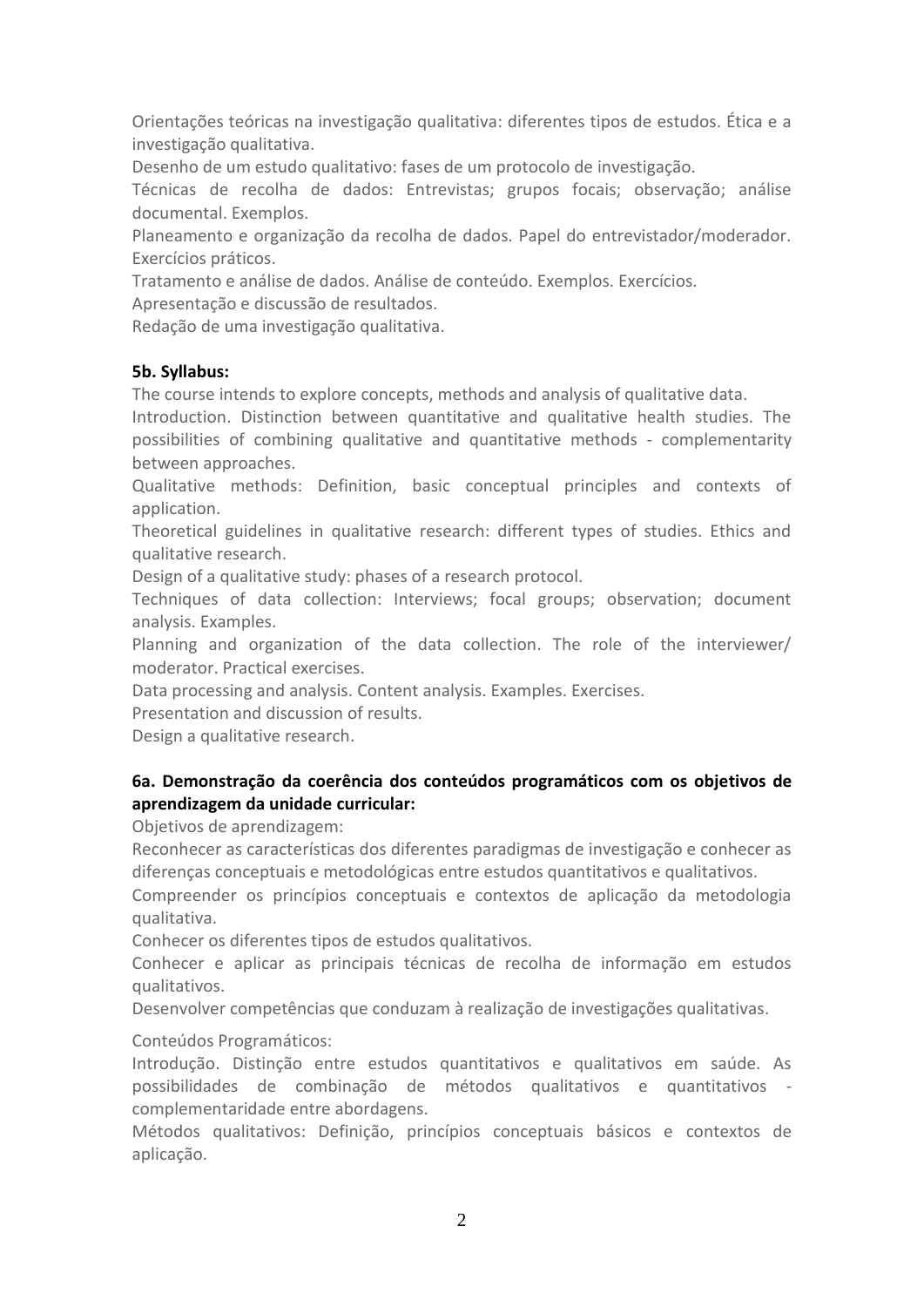Orientações teóricas na investigação qualitativa: diferentes tipos de estudos. Ética e a investigação qualitativa.

Técnicas de recolha de dados: Entrevistas; grupos focais; observação; análise documental. Exemplos.

Desenho de um estudo qualitativo: fases de um protocolo de investigação.

Planeamento e organização da recolha de dados. Papel do entrevistador/ moderador. Exercícios práticos.

Tratamento e análise de dados. Análise de conteúdo. Exemplos. Exercícios.

Apresentação e discussão de resultados.

Redação de uma investigação qualitativa.

## **6b. Demonstration of the syllabus coherence with the curricular unit's intended learning outcomes:**

Learning outcomes:

To acknowledge the characteristics of the different research paradigms and to know the conceptual and methodological differences between quantitative and qualitative studies.

To understand the conceptual principles and contexts of application of the qualitative methodology.

To know the different types of qualitative studies.

To identify and apply the main techniques of data collection in qualitative studies.

To develop competencies for conducting qualitative research.

Syllabus:

Introduction. Distinction between quantitative and qualitative health studies. The possibilities of combining qualitative and quantitative methods - complementarity between approaches.

Qualitative methods: Definition, basic conceptual principles and contexts of application.

Theoretical guidelines in qualitative research: different types of studies. Ethics and qualitative research.

Techniques of data collection: Interviews; focal groups; observation; document analysis. Examples.

Design of a qualitative study: phases of a research protocol.

Planning and organization of the data collection. The role of the interviewer/ moderator. Practical exercises.

Data processing and analysis. Content analysis. Examples. Exercises.

Presentation and discussion of results.

Design a qualitative research.

## **7a. Metodologias de ensino (avaliação incluída):**

Propõe-se para esta unidade curricular o recurso à combinação de diferentes métodos de ensino-aprendizagem interativos e participativos, como sessões teórico-práticas, resolução de exercícios baseados em problemas, *role-playings*, orientação tutorial, elaboração de trabalhos, ensino à distância e aprendizagem através do trabalho autónomo dos estudantes. A avaliação será realizada através da elaboração de um protocolo de investigação utilizando a abordagem qualitativa (desenho de estudo, preparação, recolha e análise de dados).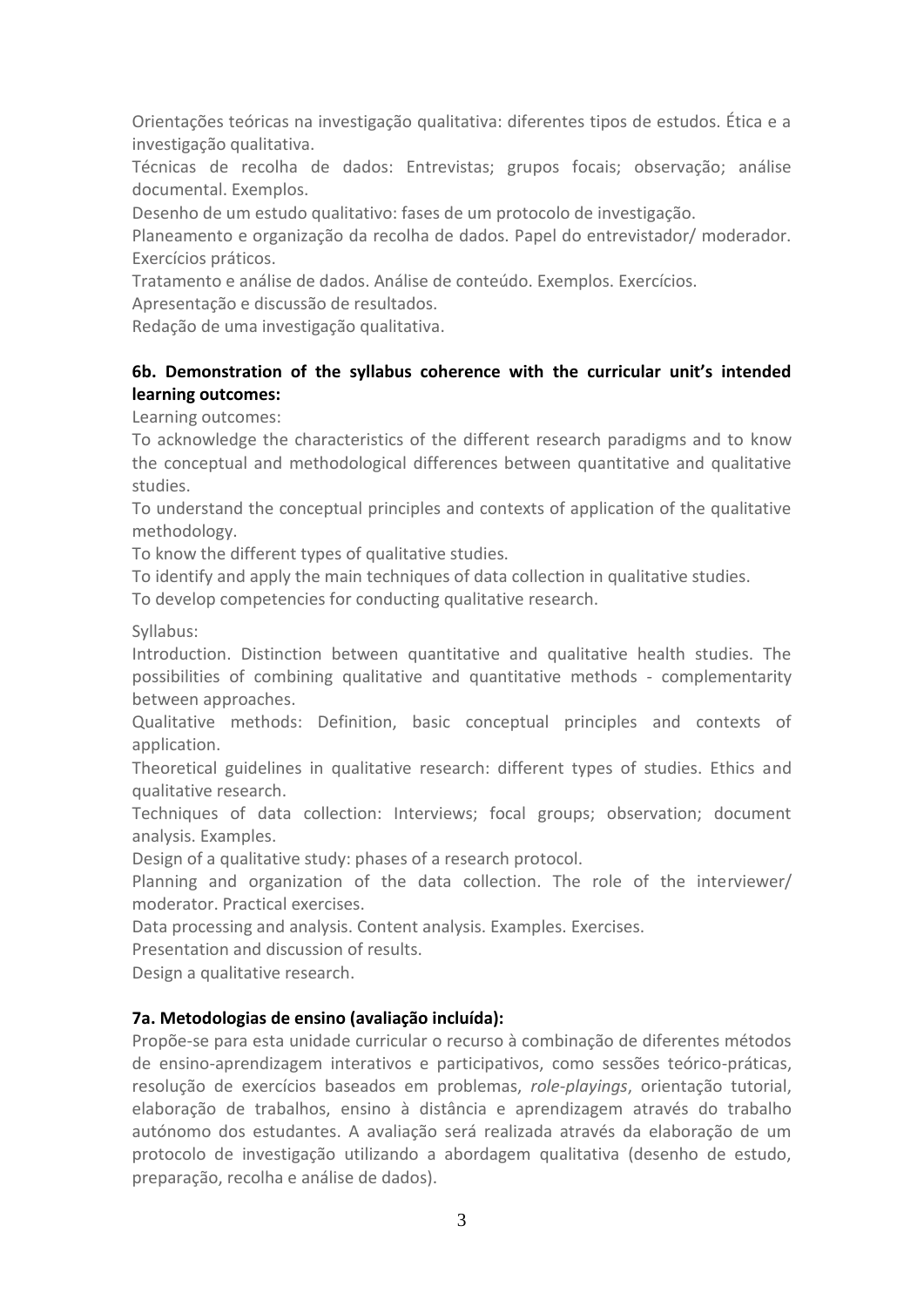#### **7b. Teaching methodologies (including evaluation):**

For this curricular unit it is proposed the use of a combination of different interactive and participatory methods of teaching-learning, such as theoretical and practical sessions, exercises based on problem-solving, role-playings, tutorial supervision and other activities of contact with the teacher, preparation of papers, distance learning and learning through independent work of students. The assessment will be done through the preparation of a research protocol using a qualitative approach (study design, preparation, data collection and analysis).

## **8a. Demonstração da coerência das metodologias de ensino com os objetivos de aprendizagem da unidade curricular:**

As aulas serão compostas por diferentes momentos com diversas metodologias. Uma parte da aula destina-se à reflexão teórica, conceptual e metodológica dos diversos conteúdos da estrutura programática, proporcionando liberdade aos alunos para colocar questões e hipóteses que enquadrem os conceitos apresentados em problemas concretos. Pretende-se que as sessões teórico-práticas sejam interativas e assumam um carácter mais prático, onde serão privilegiados atividades de resolução de exercícios e os *role-playings* relacionados com os conteúdos programáticos lecionados. No processo de aprendizagem contínua promove-se a apropriação ativa dos conceitos teóricos e a análise da sua aplicação prática. As atividades práticas serão organizadas de acordo com os objetivos de aprendizagem. As referências bibliográficas de apoio à unidade curricular foram selecionadas com base na adequação aos objetivos e conteúdos do programa.

## **8b. Demonstration of the teaching methodologies coherence with the curricular unit's intended learning outcomes:**

The classes will comprise different moments with different methodologies. A part of the lesson is intended for theoretical, conceptual and methodological reflection on the several contents of the programmatic structure, providing freedom for students to ask questions and present hypotheses that fit the concepts presented in concrete problems. It is intended that the theoretical-practical sessions are interactive and have a practical nature, prioritizing activities of solving exercises and role-playings related to the syllabus lectured. In the process of continuing learning it is promoted the active appropriation of the theoretical concepts and the analysis of its practical application. The practical activities will be organized according to the learning objectives to be achieved. The references supporting the curricular unit were selected based on their appropriateness to the objectives and contents of the program.

#### **9. Bibliografia principal:**

- Bardin L, A análise de conteúdo. Lisboa: Edições 70, 2009.
- Bowling A, Research methods in health: Investigating health and health services. 2nd edition, Opening University Press, 2002.
- Cresswell J W, Research design: Qualitative, quantitative, and mixed method approaches. 3rd edition. London: Sage Publications, 2009.
- Denzin N, Lincoln Y, The SAGE Handbook of qualitative research. Thousand Oaks, CA: Sage Publications, 2011.